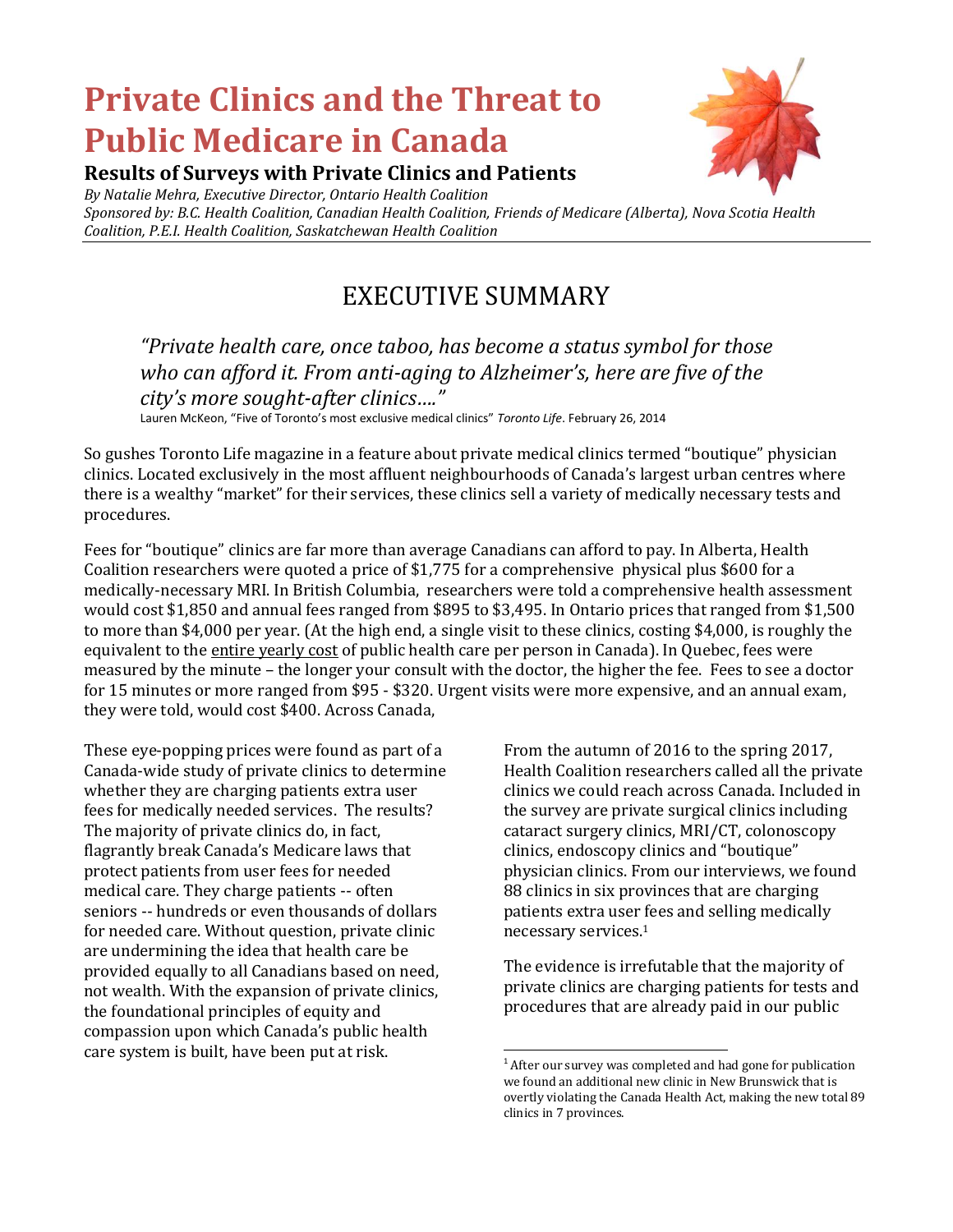taxes and for which patients should not face additional charges.

- In the country's largest urban centres, "boutique" physician clinics have sprung up, selling memberships and executive care packages for the well-heeled that run up to thousands of dollars per year. (Prices \$900 - \$4,000+).
- Cataract surgery clinics routinely charge seniors on fixed incomes \$100 per eye or more for extra eye measurement tests, and direct charges to patients for eye surgery often amount to \$1,500 - \$2,000+.
- Diagnostic clinics selling MRIs flagrantly charge patients close to \$1,000 for a basic scan. Additional body parts amount to hundreds of extra dollars each.
- Colonoscopy and endoscopy clinics are charging "block fees" or administrative fees.
- In clinics offering orthopaedic surgeries, staff were overt about extra user-fees for patients. In addition to billing patients individually for consultation with a physician and for surgery, some clinics told our researchers that their public health card was also needed, raising questions about billing both the public system and patients for care. In British Columbia and Quebec, clinics quoted prices of \$200 - \$250 for an appointment with a physician for a consultation. Surgery for a torn ACL, our researchers were told, would run from \$5,000 - \$12,000, with prices commonly quoted at \$8,000+ in British Columbia and \$7,000+ in Quebec.

In every instance, fees charged by private clinics to patients were vastly higher than costs under the public health care system. Cataract surgeries, for example, cost \$450 - \$550 in the public health care system in Ontario and British Columbia, but private clinics are charging patients triple or more (\$1,500 - \$2,000+). In addition, it has become the norm for these clinics to charge \$100 or more for medically unnecessary eye measurements. A basic MRI in B.C. or Ontario public hospital runs from \$230 - \$350. That same basic MRI in many private clinics is three to five

times the cost (\$900 - \$1000+). The prices we found for private orthopedic surgeries are double or triple the cost of the public system.

------

We also surveyed patients in Ontario to gather first-hand accounts of the extra user-fees that they are being charged. We received information from 250 patients who had been subjected to such charges for medically-needed care. As a result of fees for medical services, patients described running short on rent money, using a significant amount of their pension income, forgoing groceries, and finding themselves unable to buy things for their families. Higher income patients worried about the impact of the fees on those less well-off. In a fraction of cases, patients were given a choice about paying the extra userfees, but the vast majority were not. Many believed that they could not get needed tests and procedures if they did not pay. Even when given a "choice" patients did not have the information to determine the veracity of the claims made by clinic staff and doctors in an attempt to convince them to buy unnecessary add-ons such as special lenses or pre-surgical tests. Patients were suspicious about the fees but afraid to question their doctors who would be performing tests and procedures on them. Many of the patients surveyed were seniors who had faced multiple charges for different services.

Patients' fears about voicing complaints regarding extra user-fees were clearly articulated in our surveys. Patients noted that they did not want to cause tension with the physician prior to surgery. Patients reported that they were told the extra user-fees were required in order to receive better quality care or safer care. Frequently, patients expressed concern that if they did not pay they would not be able to get appointments or that they would receive worse or even unsafe care. Many patients reported paying extra userfees despite experiencing financial hardship as a result.

For two decades, pro-privatization politicians and pundits have claimed that the transfer in ownership and control of public and non-profit hospital services to private for-profit clinics

------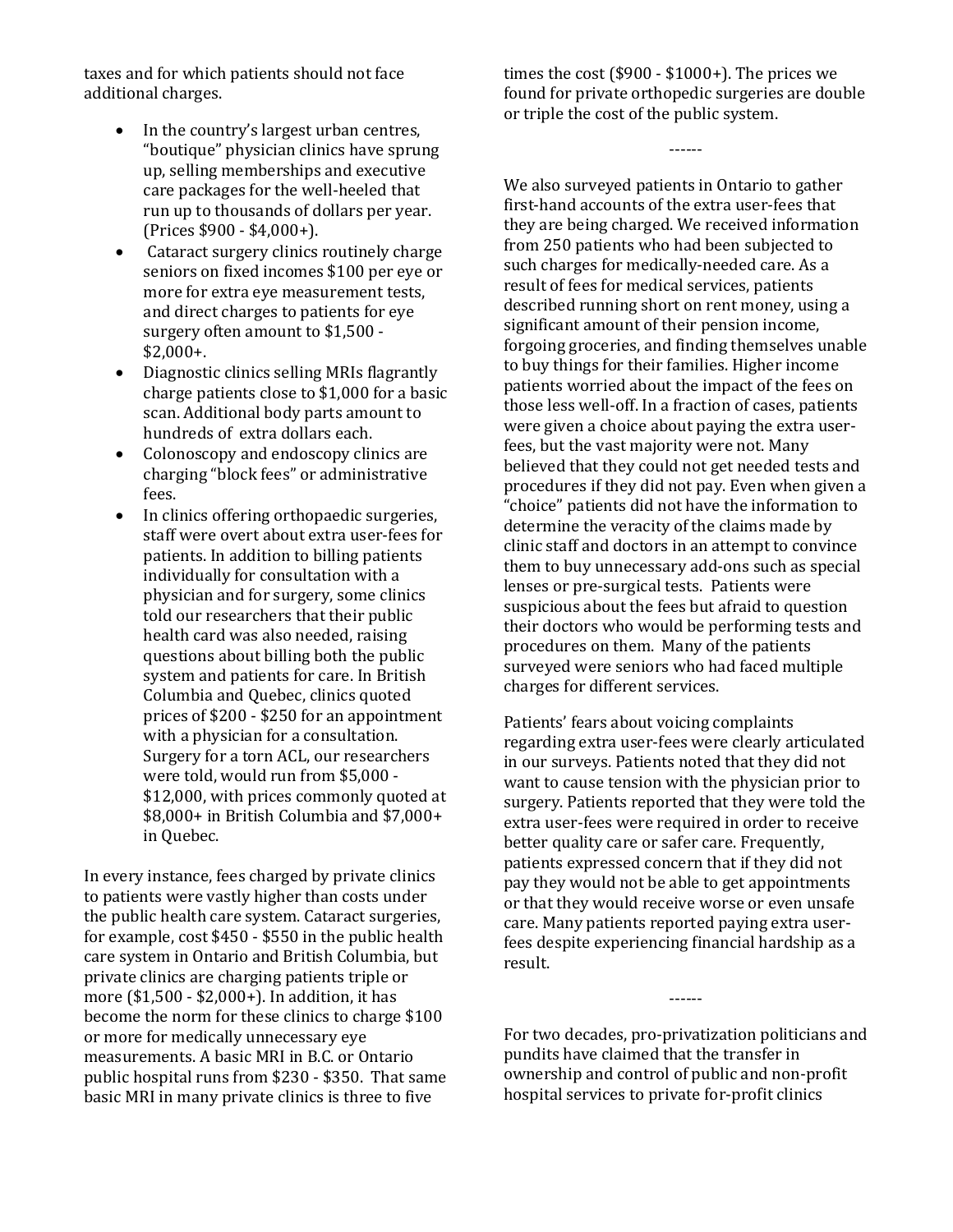would not cause harm to Canada's public health care system. Such clinics are an "add on," they assert, reducing wait times for services that have grown too long. But the self-created image of private clinic owners as altruistic saviours of public health care does not withstand scrutiny.

In fact, as private clinics have taken over services formerly provided on a non-profit basis in public hospitals, they have bolstered their owners' incomes and profits by charging extra user-fees to patients amounting to hundreds or even thousands of dollars for medical care. For patients, costs have risen and user fees have proliferated. And as clinics have gained an expanding foothold, they have grown more aggressive, putting the right

for Canadians to access public health care without financial duress at risk.

With too little national public attention, serious challenges to single-tier public health care in Canada are coming to a head. Two legal actions of national and historic significance, one in Quebec and one in British Columbia, will contribute to charting the future course of our country's public health care system. Across the country, struggles over the future of our public health care system are being fought.

Marial Schooff, a patient who was charged more than \$6,000 for medically necessary surgery in British Columbia, eventually joined four other patients to take her provincial government to court for failure to uphold their own medicare laws. The private clinics launched a counter-suit that is currently being heard in the B.C. Supreme Court. Their charter challenge seeks to overturn the laws that prohibit the extra-billing and the charging of user-fees to patients. Following regulatory changes which would have legalized widespread extra-billing in Quebec, an organization representing 450,000 seniors filed for a writ of mandamus with the Federal Court. They petitioned the Court in a bid to force the federal Health Minister to fulfill her duty under the Canada Health Act to stop the extra-billing of patients. At the same time, Saskatchewan's provincial government has passed legislation openly defying the Canada Health Act and our health system's foundational principle of equal health care for all. In Ontario, an attempt to

expand private clinics by regulation was stopped when Health Coalition advocates held a voluntary referendum and gathered almost 100,000 votes in opposition.

At question in each of these cases is the practice of extra user fees for health care being charged to patients by private for-profit clinics.

Today, it is no longer disputable that the privatization of public hospital services is undermining the patient protections and equity provisions of the Canada Health Act. But despite the widespread evidence of contraventions, governments at the provincial and federal level have failed to fulfil their obligation to Canadians to uphold the principle that the provision of health care should be based on need not wealth.

The extent to which public medicare has been undermined should not be overstated. It is not too late to safeguard single-tier health care. The vast majority of hospital and physician services are still provided under the public health system without charge and our system of public medicare continues to serve millions of Canadians well. Some provinces with smaller populations have no privatization, or very little. Some larger provinces have curtailed their experiments with privatization and have built capacity in public and non-profit hospitals. Quebec's patient advocates have been successful in rolling back a significant proportion of extra user-fees. Ontario activists have also stopped the expansion of private clinics and rolled back user fees.

But the threat is real. In the last decade, contraventions of the Canada Health Act have become more overt. User fees have proliferated: the number of services that are now being charged directly to patients has increased, as have the cost of the user charges. In the most egregious examples -- in provinces such as British Columbia and Quebec -- patients have frequently found themselves confronted with an expensive array of charges for health care when they are sick and in need of diagnosis and treatment. There is evidence, too, that the "market" of private clinics is consolidating. Chain-owned companies have expanded and foreign ownership is taking root, increasing the threat of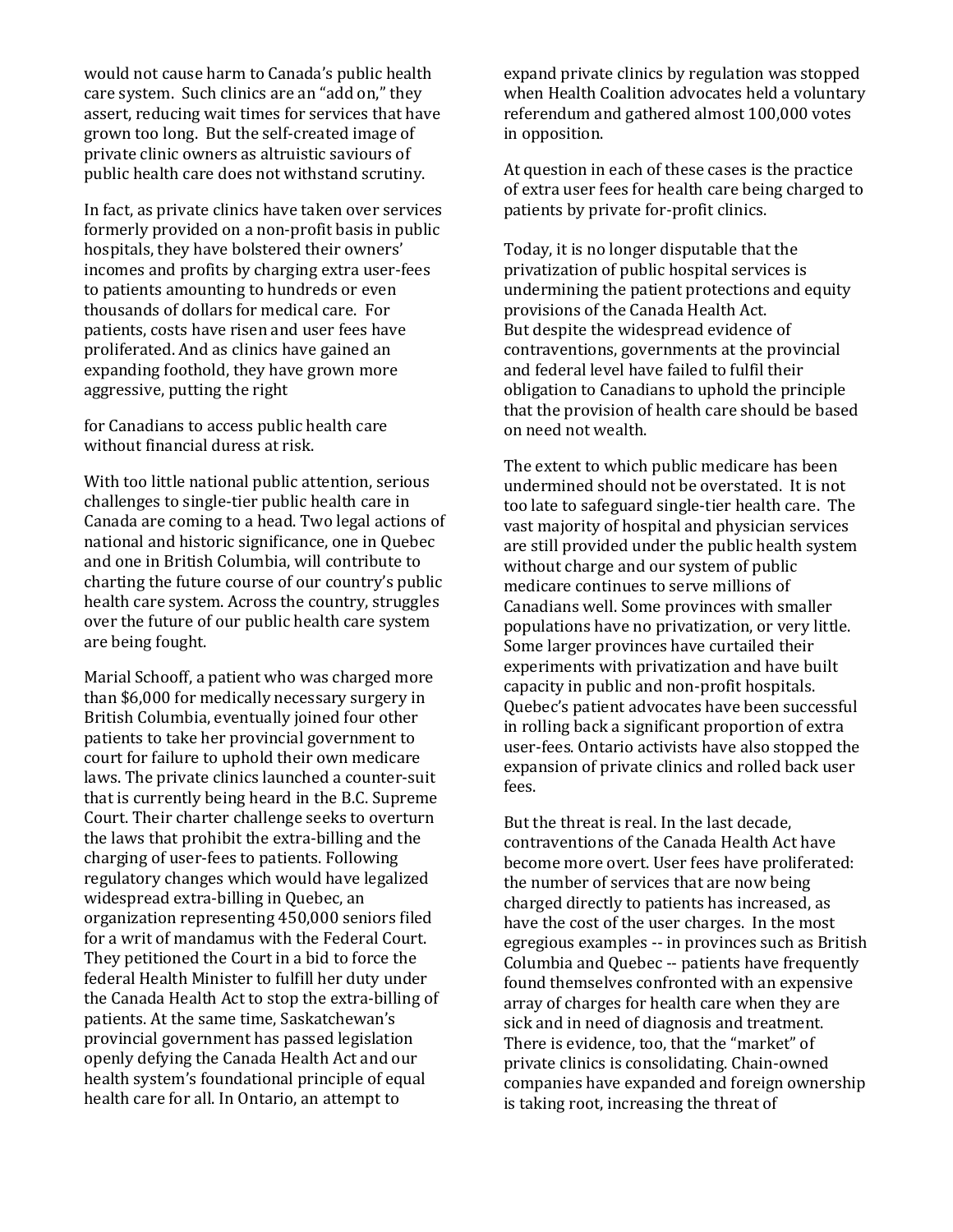multinational corporations challenging single-tier medicare under international trade agreements.

------

In 1984, the Canada Health Act was passed unanimously in Canada's Parliament. The Act sets out the framework for single-tier public medicare. Medically-needed hospital and physician care are to be provided on equal terms for all, without user-charges or extra-billing. Grounded in principles of equity and compassion, access to health care is to be based on medical need, not on the individual patient's ability to pay. Patients cannot be charged extra user fees when they are ill and care cannot be denied to patients who cannot pay. As articulated by Justice Emmett Hall,

*"We as a society are aware that the trauma of illness, the pain of surgery, the slow decline to death are burdens enough for the human being to bear without the added burden of medical or hospital bills penalizing the patient at the moment of vulnerability. The Canadian people determined that they should band together to pay medical bills and hospital bills when they were well and income earning. Health services [are] a fundamental need, like education, which Canadians could meet collectively and pay for through taxes."*

Under Canada's public medicare system, provinces are responsible for meeting the conditions and criteria of the Canada Health Act, including the Act's prohibitions on user fees and extra-billing of patients that protect equity in access to care. Provincial governments have a duty, therefore, under Canadian law, to ensure that residents are not faced with user charges when they visit a doctor, a hospital or a clinic.

The federal government has the power to investigate transgressions of these protections for patients, and should be penalizing provincial governments that fail to comply. Both levels of government also have an obligation to Canadians to engage in population health planning, to provide services to meet Canadians' needs.

It is imperative that governments catch up to and rein in the private clinic industry. Canadian laws at the national and provincial levels are being contravened, largely unhindered by governments. Medical ethics are being violated as physicians sell medically unnecessary add-ons at exorbitant prices. Multinational giant, Centric Health, has moved in and bought four surgical centres across Canada, raising the spectre of international trade challenges to single-tier medicare. Those who claim that private health care can be regulated are at odds with the evidence from across Canada. Two decades into the experiment with private clinics, the record is very poor.

While we recognize that the system of public health care for all is the most efficient and equitable way to provide care, the critique of current government policies and practices are valid. Too often, governments have shirked their responsibility to fund and organize public hospitals to meet population need (and to ensure that money goes to care). These policies have been spun out beyond the bounds of human compassion. They are not ethical and they are not sustainable. But the solution is not the inevitable erosion of single-tier health care.

Governments can, if they choose, improve access to care and reverse the tide of privatization. The federal government must recognize that the cuts to and privatization of public hospital services have gone too far and are causing damage. It must stop fostering more cuts to public hospitals and require provinces to live up to the Canada Health Act's mandate that comprehensive care, including public hospital care, be provided based on the needs of their residents. This means taking seriously the inhumane and unsafe conditions of overcrowding and excessive waits for care and planning to rebuild public hospital capacity based to meet public need.

If provincial governments maximized diagnostic and operating room capacity in public hospitals and built public specialty centres within public hospital systems, capacity would increase, wait lists will decrease and equity would be preserved. If unnecessary testing is curtailed, as has been started with MRIs in some provinces, funds would be redirected to needed care. Better wait list management, improvements in primary care, and proven innovations in the public system have